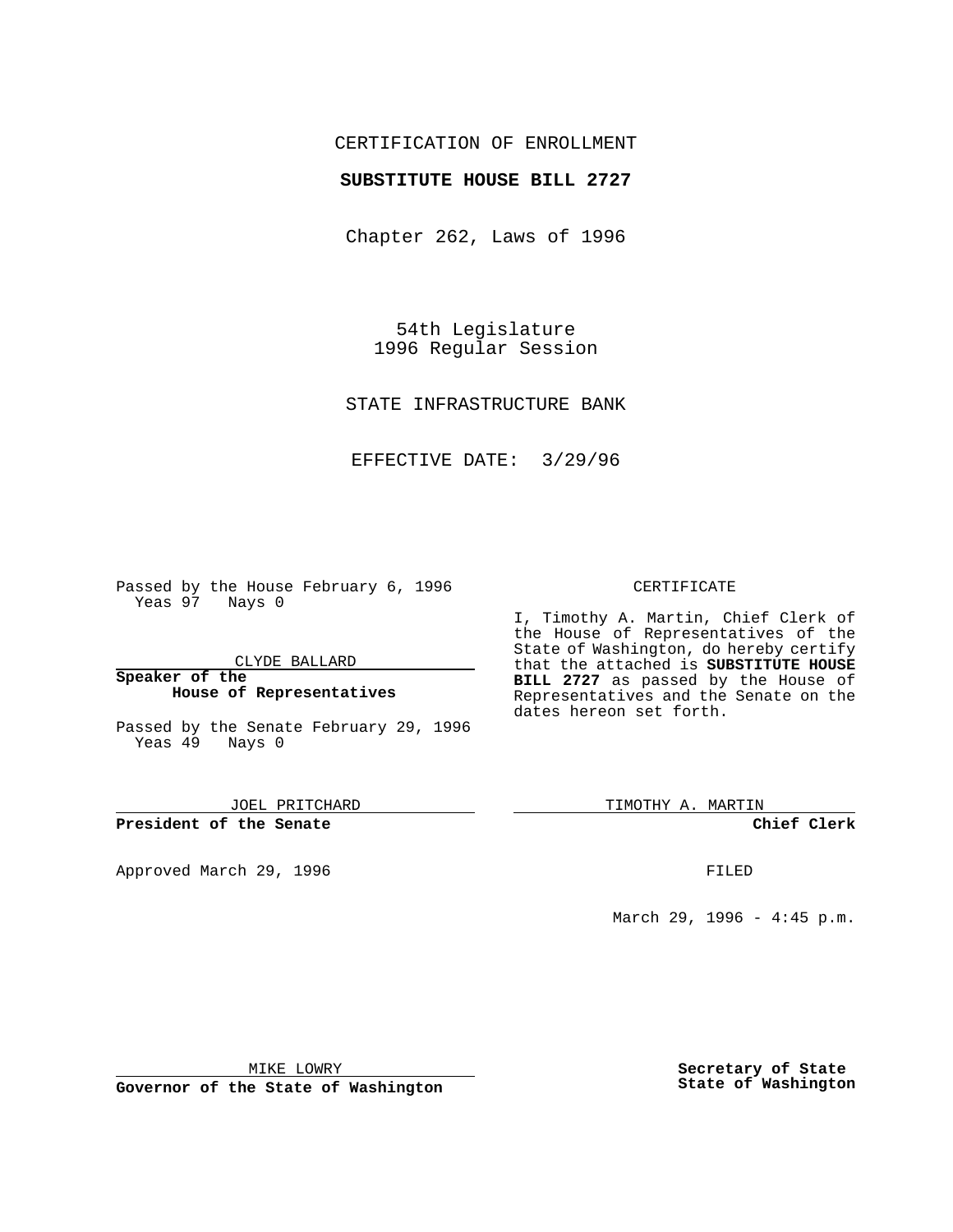# **SUBSTITUTE HOUSE BILL 2727** \_\_\_\_\_\_\_\_\_\_\_\_\_\_\_\_\_\_\_\_\_\_\_\_\_\_\_\_\_\_\_\_\_\_\_\_\_\_\_\_\_\_\_\_\_\_\_

\_\_\_\_\_\_\_\_\_\_\_\_\_\_\_\_\_\_\_\_\_\_\_\_\_\_\_\_\_\_\_\_\_\_\_\_\_\_\_\_\_\_\_\_\_\_\_

Passed Legislature - 1996 Regular Session

#### **State of Washington 54th Legislature 1996 Regular Session**

**By** House Committee on Transportation (originally sponsored by Representatives K. Schmidt and Blanton)

Read first time 02/02/96.

 AN ACT Relating to establishing a state infrastructure bank; reenacting and amending RCW 43.84.092; adding new sections to chapter 82.44 RCW; adding a new section to chapter 46.68 RCW; and declaring an emergency.

BE IT ENACTED BY THE LEGISLATURE OF THE STATE OF WASHINGTON:

 NEW SECTION. **Sec. 1.** A new section is added to chapter 82.44 RCW to read as follows:

 The legislature finds that new financing mechanisms are necessary to provide greater flexibility and additional funds for needed transportation infrastructure projects in the state. The creation of a financing mechanism, like the one contained in section 350 of the national highway system designation act of 1995, P.L. 104-59, relating to a state infrastructure bank program, will enable the state and local jurisdictions to use federal, state, local, or private funds to construct surface transportation projects for various modes of transportation. It is the intent of the legislature that accounts be created in the state treasury and dedicated funding sources be established to generate revenue to support transportation projects financed with the proceeds of bonds or other financial instruments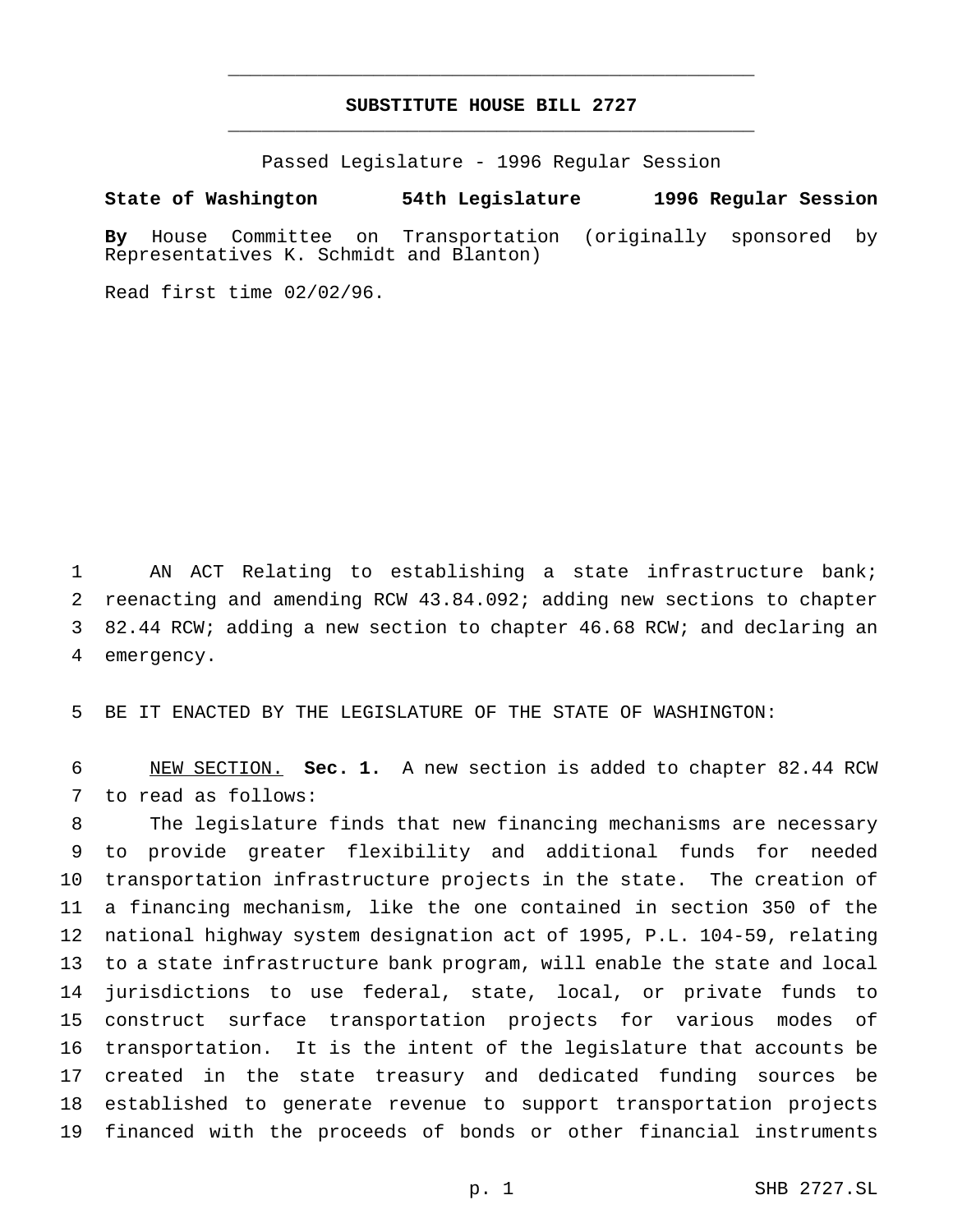issued against this dedicated revenue and other revenues which may be available to these accounts. P.L. 104-59 allows the deposit of certain federal highway and transit funds into these accounts to leverage other forms of investment in transportation infrastructure by expanding the eligible uses of the federal funds. Other public and private entities may also deposit funds into these accounts to leverage transportation investments. The purpose of this act is to provide, from these accounts, authorization for loans, grants, or other means of assistance, in amounts equal to all or part of the cost, to public or private entities building surface transportation facilities in this state. It is the further intent of the legislature that projects representing critical mobility or economic development needs and involving various transportation modes and jurisdictions receive top priority in the use of these funds. Funds from the accounts created in this act may be used to support the issuance of public or private debt, to provide credit enhancement for such debt, for direct loans to public or private entities, or for other purposes necessary to facilitate investment in surface transportation facilities in this state.

 NEW SECTION. **Sec. 2.** A new section is added to chapter 82.44 RCW to read as follows:

 The transportation infrastructure account is hereby created in the transportation fund. Public and private entities may deposit moneys in the transportation infrastructure account from federal, state, local, or private sources. Proceeds from bonds or other financial instruments sold to finance surface transportation projects from the transportation infrastructure account shall be deposited into the account. Principal and interest payments made on loans from the transportation infrastructure account shall be deposited into the account. Moneys in the account shall be available for purposes specified in section 1 of this act. Expenditures from the transportation infrastructure account shall be subject to appropriation by the legislature. To the extent required by federal law or regulations promulgated by the United States secretary of transportation, the state treasurer is authorized to create separate subaccounts within the transportation infrastructure account.

 NEW SECTION. **Sec. 3.** A new section is added to chapter 46.68 RCW to read as follows: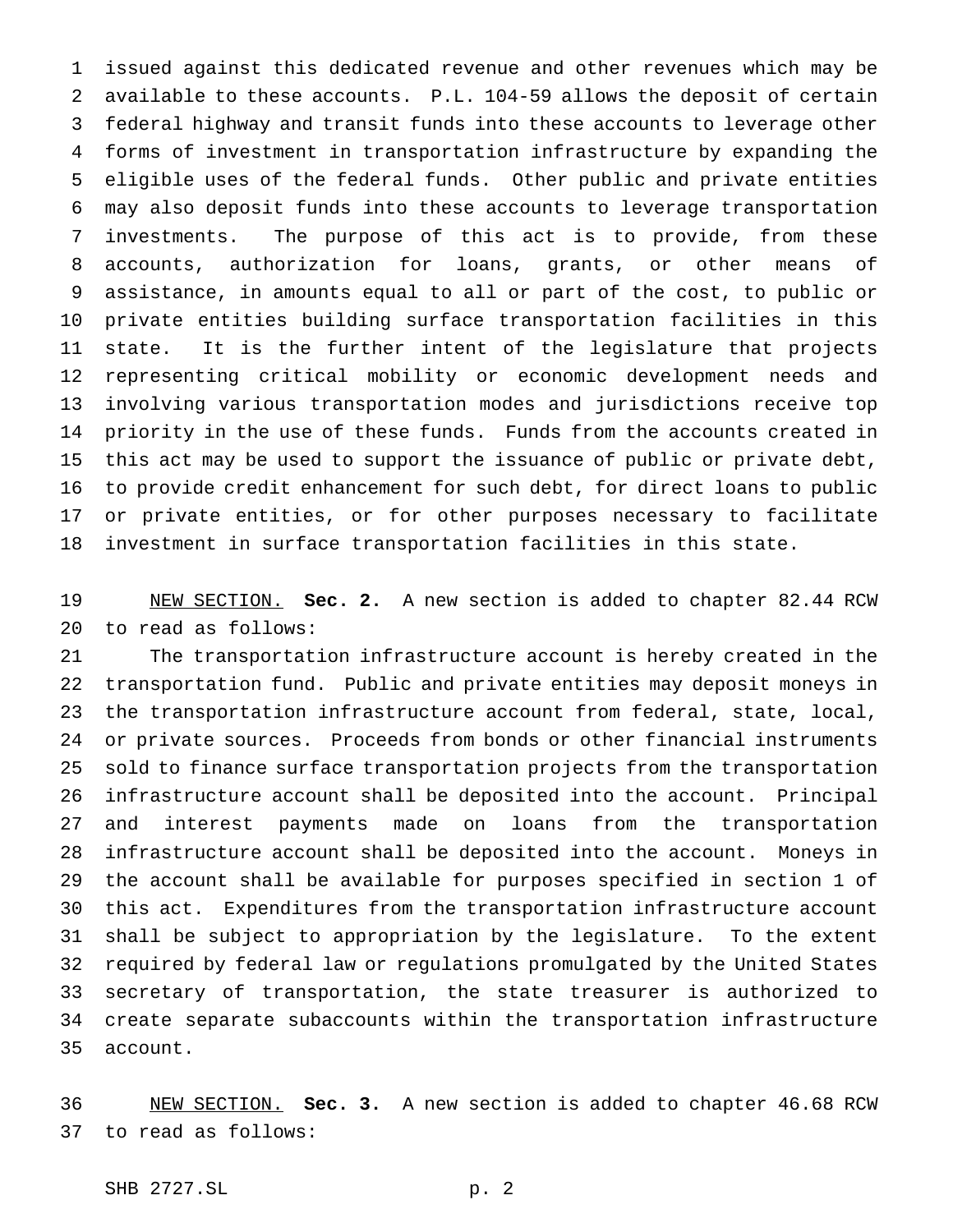The highway infrastructure account is hereby created in the motor vehicle fund. Public and private entities may deposit moneys in the highway infrastructure account from federal, state, local, or private sources. Proceeds from bonds or other financial instruments sold to finance surface transportation projects from the highway infrastructure account shall be deposited into the account. Principal and interest payments made on loans from the highway infrastructure account shall be deposited into the account. Moneys in the account shall be available for purposes specified in section 1 of this act. Expenditures from the highway infrastructure account shall be subject to appropriation by the legislature. To the extent required by federal law or regulations promulgated by the United States secretary of transportation, the state treasurer is authorized to create separate subaccounts within the highway infrastructure account.

 **Sec. 4.** RCW 43.84.092 and 1995 c 394 s 1 and 1995 c 122 s 12 are each reenacted and amended to read as follows:

 (1) All earnings of investments of surplus balances in the state treasury shall be deposited to the treasury income account, which account is hereby established in the state treasury.

 (2) The treasury income account shall be utilized to pay or receive funds associated with federal programs as required by the federal cash management improvement act of 1990. The treasury income account is subject in all respects to chapter 43.88 RCW, but no appropriation is required for refunds or allocations of interest earnings required by the cash management improvement act. Refunds of interest to the federal treasury required under the cash management improvement act fall under RCW 43.88.180 and shall not require appropriation. The office of financial management shall determine the amounts due to or from the federal government pursuant to the cash management improvement act. The office of financial management may direct transfers of funds between accounts as deemed necessary to implement the provisions of the cash management improvement act, and this subsection. Refunds or allocations shall occur prior to the distributions of earnings set forth in subsection (4) of this section.

 (3) Except for the provisions of RCW 43.84.160, the treasury income account may be utilized for the payment of purchased banking services on behalf of treasury funds including, but not limited to, depository, safekeeping, and disbursement functions for the state treasury and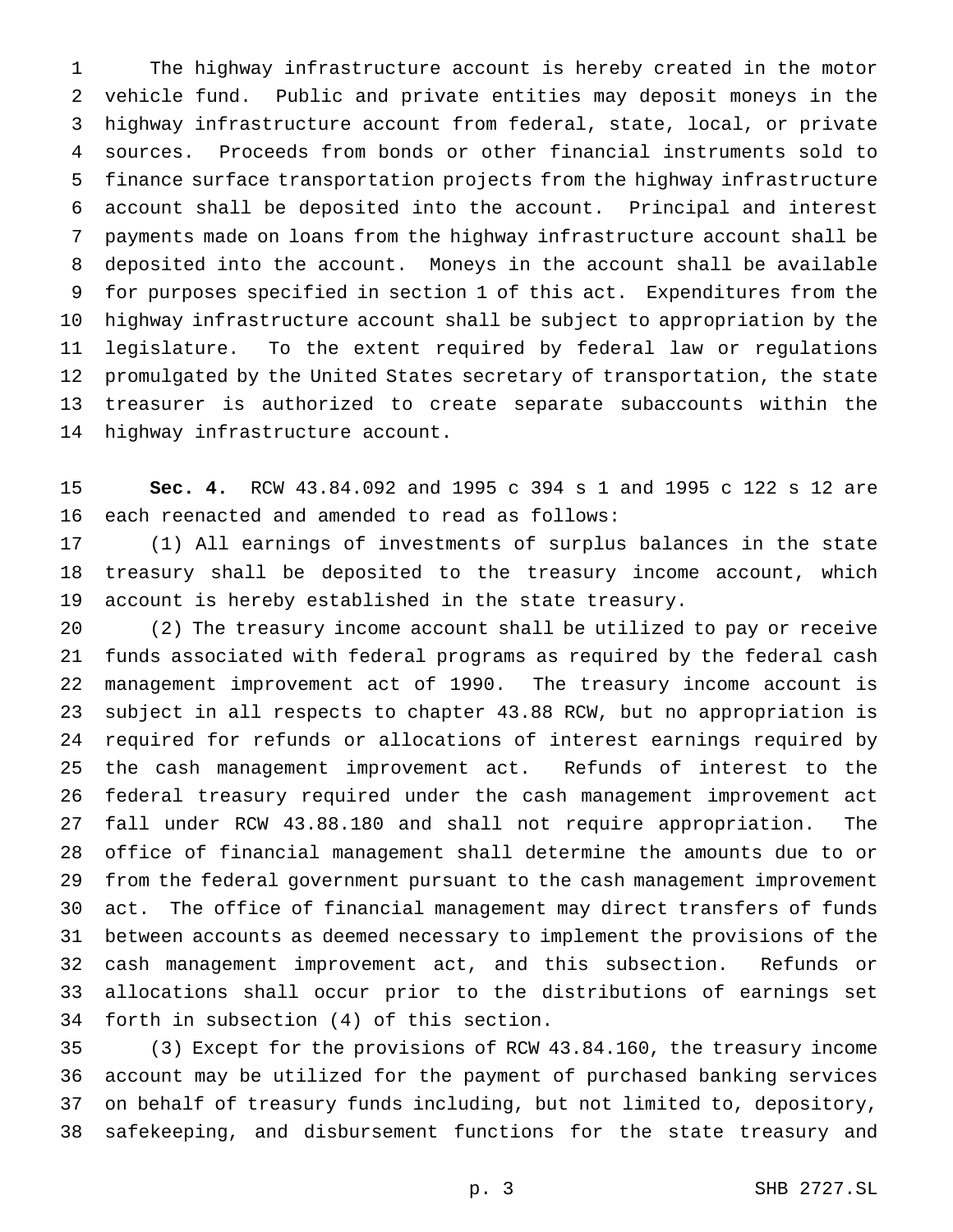affected state agencies. The treasury income account is subject in all respects to chapter 43.88 RCW, but no appropriation is required for payments to financial institutions. Payments shall occur prior to distribution of earnings set forth in subsection (4) of this section. (4) Monthly, the state treasurer shall distribute the earnings credited to the treasury income account. The state treasurer shall credit the general fund with all the earnings credited to the treasury income account except:

 (a) The following accounts and funds shall receive their proportionate share of earnings based upon each account's and fund's average daily balance for the period: The capitol building construction account, the Cedar River channel construction and operation account, the Central Washington University capital projects account, the charitable, educational, penal and reformatory institutions account, the common school construction fund, the county criminal justice assistance account, the county sales and use tax equalization account, the data processing building construction account, the deferred compensation administrative account, the deferred compensation principal account, the department of retirement systems expense account, the Eastern Washington University capital projects account, the education construction fund, the emergency reserve fund, the federal forest revolving account, the health services account, the public health services account, the health system capacity account, the 24 personal health services account, the highway infrastructure account, the industrial insurance premium refund account, the judges' retirement account, the judicial retirement administrative account, the judicial retirement principal account, the local leasehold excise tax account, the local real estate excise tax account, the local sales and use tax account, the medical aid account, the mobile home park relocation fund, the municipal criminal justice assistance account, the municipal sales and use tax equalization account, the natural resources deposit account, the perpetual surveillance and maintenance account, the public employees' retirement system plan I account, the public employees' retirement system plan II account, the Puyallup tribal settlement account, the resource management cost account, the site closure account, the special wildlife account, the state employees' insurance account, the state employees' insurance reserve account, the state investment board expense account, the state investment board commingled trust fund accounts, the supplemental pension account, the teachers'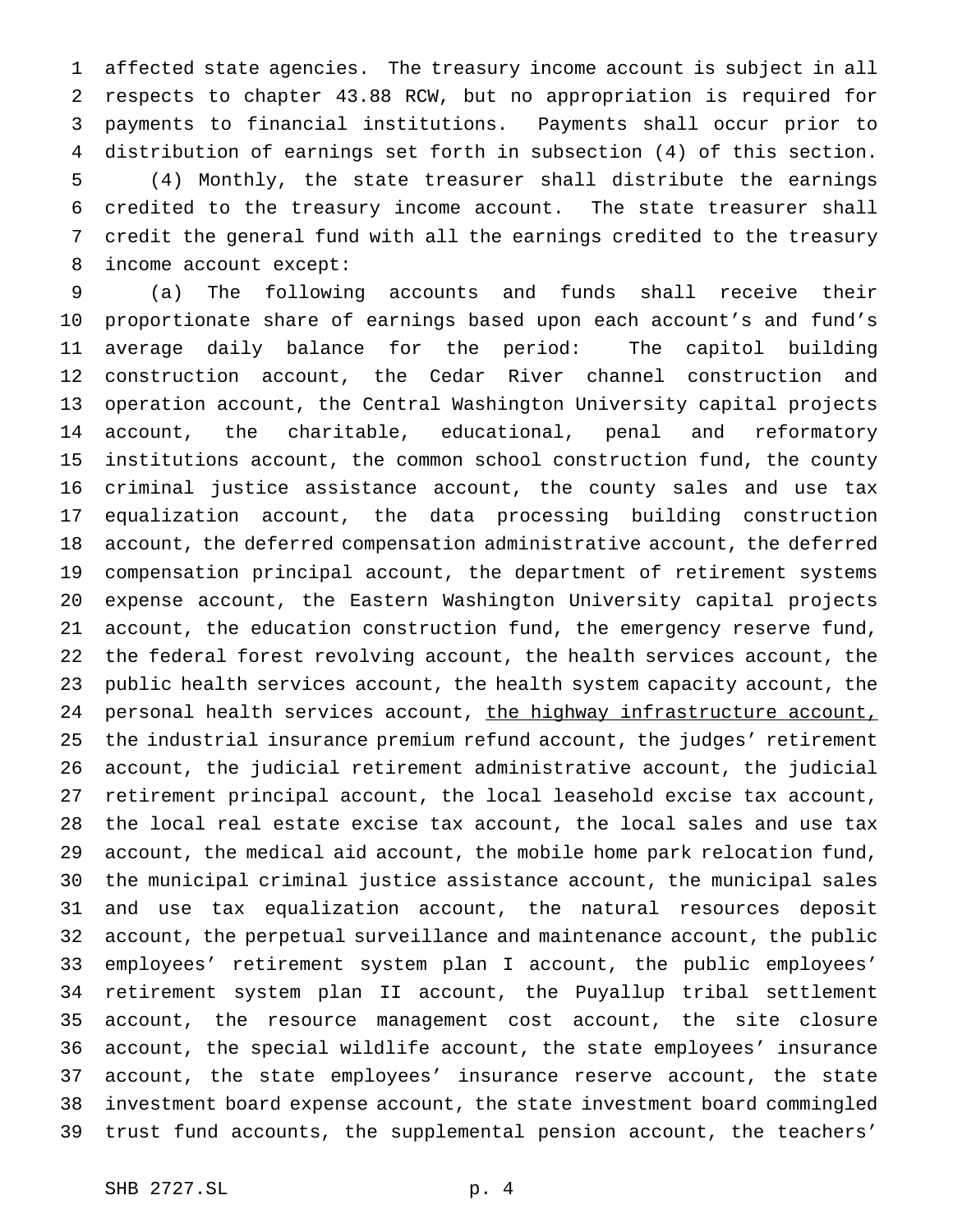retirement system plan I account, the teachers' retirement system plan 2 II account, the transportation infrastructure account, the tuition recovery trust fund, the University of Washington bond retirement fund, the University of Washington building account, the volunteer fire fighters' relief and pension principal account, the volunteer fire fighters' relief and pension administrative account, the Washington judicial retirement system account, the Washington law enforcement officers' and fire fighters' system plan I retirement account, the Washington law enforcement officers' and fire fighters' system plan II retirement account, the Washington state patrol retirement account, the Washington State University building account, the Washington State University bond retirement fund, the water pollution control revolving fund, and the Western Washington University capital projects account. Earnings derived from investing balances of the agricultural permanent fund, the normal school permanent fund, the permanent common school fund, the scientific permanent fund, and the state university permanent fund shall be allocated to their respective beneficiary accounts. All earnings to be distributed under this subsection (4)(a) shall first be reduced by the allocation to the state treasurer's service fund pursuant to RCW 43.08.190.

 (b) The following accounts and funds shall receive eighty percent of their proportionate share of earnings based upon each account's or fund's average daily balance for the period: The aeronautics account, the aircraft search and rescue account, the central Puget Sound public transportation account, the city hardship assistance account, the county arterial preservation account, the department of licensing services account, the economic development account, the essential rail assistance account, the essential rail banking account, the ferry bond retirement fund, the gasohol exemption holding account, the grade crossing protective fund, the high capacity transportation account, the highway bond retirement fund, the highway construction stabilization account, the highway safety account, the marine operating fund, the motor vehicle fund, the motorcycle safety education account, the pilotage account, the public transportation systems account, the Puget Sound capital construction account, the Puget Sound ferry operations account, the recreational vehicle account, the rural arterial trust account, the safety and education account, the small city account, the special category C account, the state patrol highway account, the transfer relief account, the transportation capital facilities account,